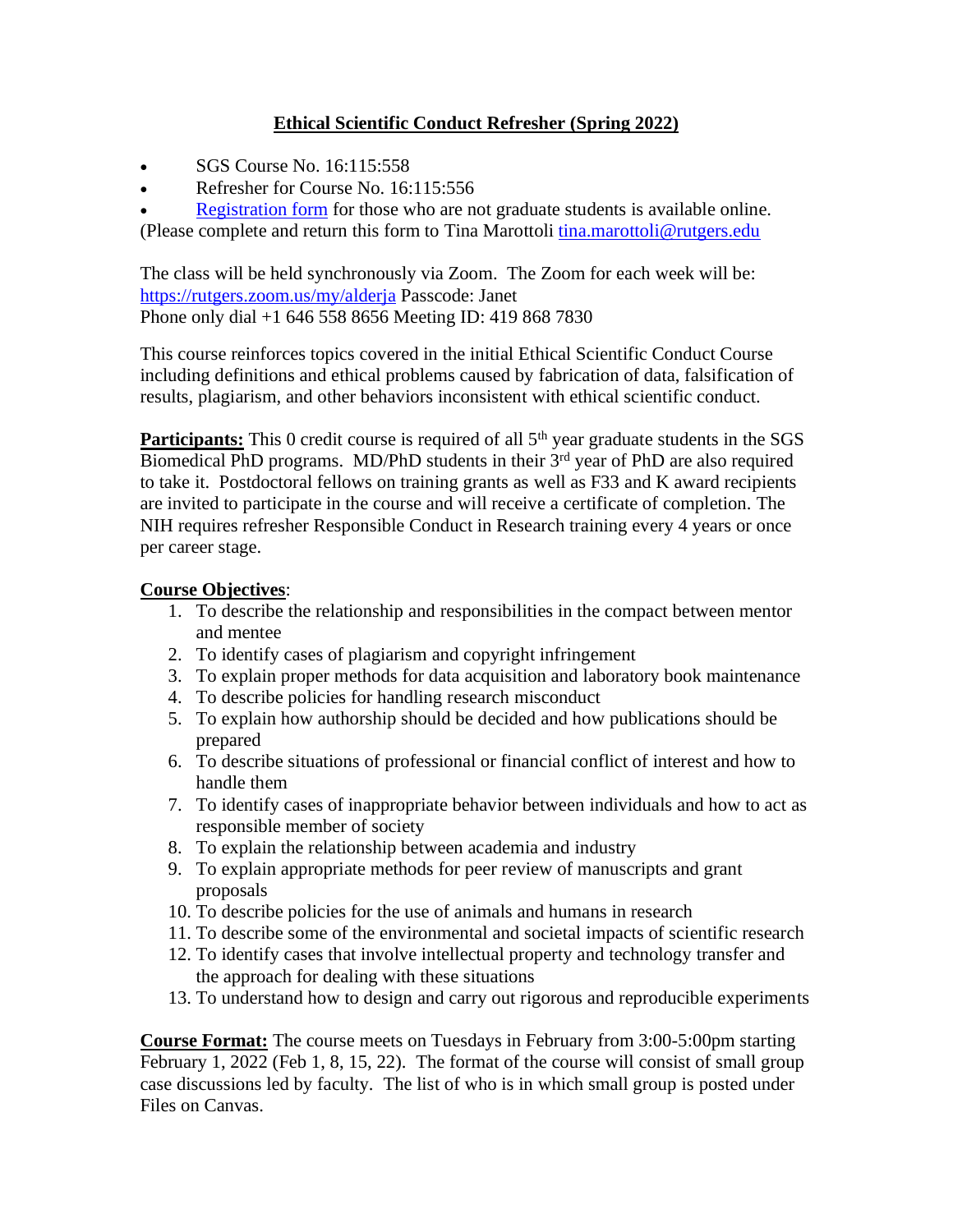**Zoom Details**: The class will be held synchronously via Zoom. Students are expected to have the most current desktop version of Zoom downloaded on their computers and sign into their Rutgers Zoom account when joining the class. Students are expected to have their video on and unmute to participate actively in case discussion. The link to the Zoom will be the same each week [https://rutgers.zoom.us/my/alderja](https://nam02.safelinks.protection.outlook.com/?url=https%3A%2F%2Frutgers.zoom.us%2Fmy%2Falderja&data=04%7C01%7Cjanet.alder%40rutgers.edu%7Ca28d5b8194784833ccd808d8bb166d46%7Cb92d2b234d35447093ff69aca6632ffe%7C1%7C0%7C637465052296651302%7CUnknown%7CTWFpbGZsb3d8eyJWIjoiMC4wLjAwMDAiLCJQIjoiV2luMzIiLCJBTiI6Ik1haWwiLCJXVCI6Mn0%3D%7C2000&sdata=r5TtCrpHN%2BXAP5%2FpbHuubKEMOhrv8OVSeTO8cQ1mFVI%3D&reserved=0) Passcode: Janet Phone only dial +1 646 558 8656 Meeting ID: 419 868 7830 Passcode: Janet

**Small Group Assignments:** The students will stay in the same groups each week. The faculty facilitating the small group discussions will vary from week to week. The detailed list of assignments can be found in a separate attachment.

**Course Materials**: Cases are taken from the Office of Research Integrity. RCR Casebook: Stories about Researchers Worth Discussing. <http://ori.hhs.gov/rcr-casebook-stories-about-researchers-worth-discussing> Webinars on Scientific Rigor and Reproducibility are found here [https://www.nigms.nih.gov/training/pages/clearinghouse-for-training-modules-to](https://www.nigms.nih.gov/training/pages/clearinghouse-for-training-modules-to-enhance-data-reproducibility.aspx)[enhance-data-reproducibility.aspx](https://www.nigms.nih.gov/training/pages/clearinghouse-for-training-modules-to-enhance-data-reproducibility.aspx) <http://neuronline.sfn.org/tmedr>

**Grading Policy and Attendance**: This course is graded P/F, with attendance required. Students must be present for the entire class period to be graded as present. Active participation is expected.

Those missing a class session must complete a written assignment by responding to the cases questions and submitting the document to the course director. Those missing more than 1 session will receive a grade of Incomplete ("IN"). Incomplete grades must be remediated. Failure to remediate results in grades of IN be changed to F.

**Students with Disabilities**: Rutgers University welcomes students with disabilities into all of the University's educational programs. In order to receive consideration for reasonable accommodations, a student with a disability must contact the appropriate disability services office at the campus where you are officially enrolled, participate in an intake interview, and provide documentation:

[https://ods.rutgers.edu/students/documentation-guidelines.](https://ods.rutgers.edu/students/documentation-guidelines) If the documentation supports your request for reasonable accommodations, your campus's disability services office will provide you with a Letter of Accommodations. Please share this letter with your instructors and discuss the accommodations with them as early in your courses as possible. To begin this process, please complete the Registration form on the ODS web site at: [https://ods.rutgers.edu/students/registration-form.](https://ods.rutgers.edu/students/registration-form)

**Academic Integrity**: All students are responsible for locating, reading, and abiding by the University Policy on Academic Integrity for Graduate Students. The policy is available on-line at [https://grad.rutgers.edu/sites/default/files/2021-07/10.2.13%20-](https://grad.rutgers.edu/sites/default/files/2021-07/10.2.13%20-%20current.pdf) [%20current.pdf](https://grad.rutgers.edu/sites/default/files/2021-07/10.2.13%20-%20current.pdf) and is outlined on the SGS website. <https://grad.rutgers.edu/sites/default/files/2021-07/academic-integrity.pdf>